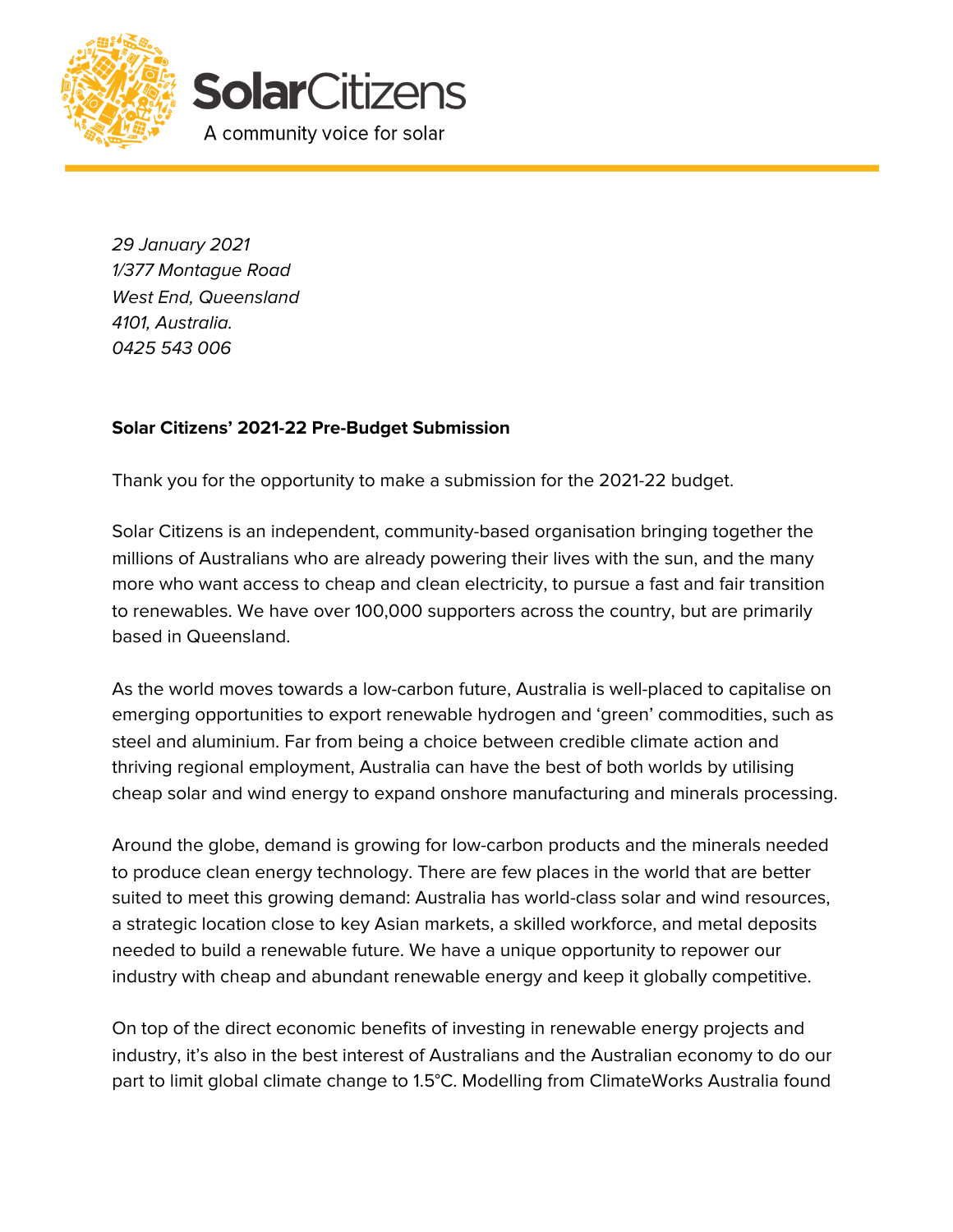



that halting global warming at 1.5°C requires a 74% cut in emissions by 2030 (below 2005 levels) and 79% renewable energy uptake by 2030<sup>1</sup>.

Reaching these emissions reduction targets will require a planned transition for the energy system, significant investment in transmission infrastructure and the build out of the Australian Energy Market Operators' (AEMO) Renewable Energy Zones, and incentives for the uptake of electric vehicles.

Below is a list of six priorities that Solar Citizens encourages the Australian Government to commit funding towards to reduce emissions and establish a thriving renewable manufacturing sector.

**1. Work with state and territory governments to implement Renewable Energy Industry Precincts by assisting with coordination, providing grants, and low-interest finance through the Clean Energy Finance Corporation.**

Renewable Energy Industry Precincts (REIPs) co-locate industry and renewable hydrogen production facilities in a location that's powered entirely by renewable energy. By utilising shared infrastructure, having access to cheap energy and reducing the need for the transportation of renewable hydrogen, new and existing industries can achieve economies of scale and stimulate job creation in regional Australia. REIPs can be seen as expanded versions of 'hydrogen hubs' as outlined in the National Hydrogen Strategy.

In a Queensland context, there is already interest in Townsville, Gladstone and Barcaldine from local councils and businesses for the development of clean energy industries, including renewable hydrogen projects. Participating businesses could include: battery storage manufacturing and assembly plants, renewable agriculture projects like Sundrop Farms, and chemical processing facilities.

<sup>1</sup> [ClimateWorks](https://www.climateworksaustralia.org/wp-content/uploads/2020/04/Decarbonisation-Futures-March-2020-full-report-.pdf) Australia (2020). Solutions, actions and benchmarks for a net zero emissions Australia.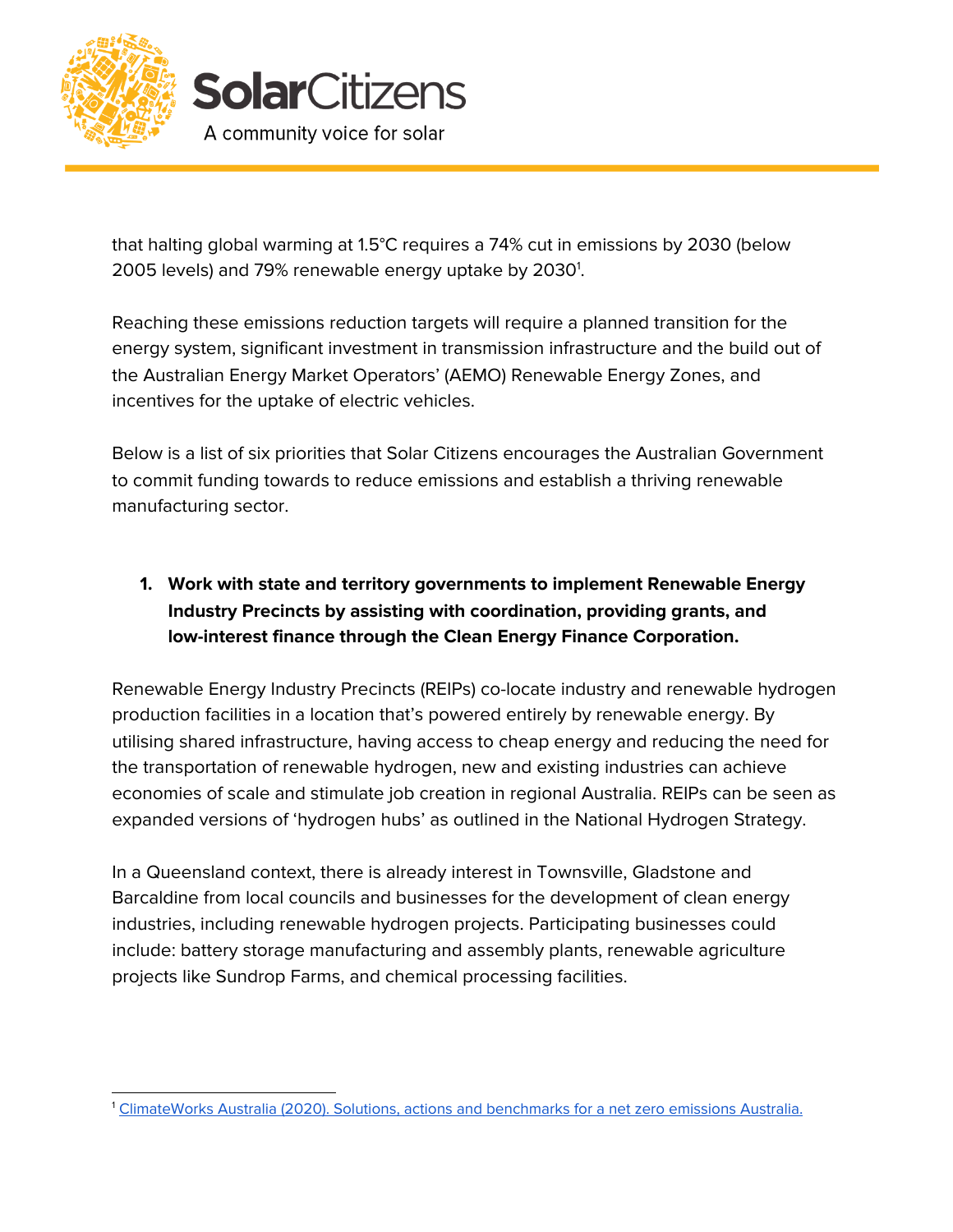



**2. Assist with the rollout of AEMO's Renewable Energy Zones and underwrite the planning for all transmission projects identified in the 2020 Integrated System Plan.**

As the cost of solar and wind continues to come down, it's becoming increasingly likely that Australia's ageing coal-fired power stations will retire sooner than the end of their technical life. To ensure that the electricity system remains reliable and affordable for consumers, it's essential that the transition is coordinated and there's enough renewable energy generation backed by storage to replace retiring generators.

Right now transmission bottlenecks and policy uncertainty are delaying investment in large-scale renewable energy projects. To resolve this issue the Australian Government should plan for a rapid transition, in accordance with credible climate science, in part by fast-tracking the delivery of Renewable Energy Zones and underwriting the planning for all transmission projects outlined in the ISP – including future ISP projects.

**3. Provide grants and interest-free loans for 100,000 household battery storage systems to be installed by 2023, prioritising battery brands that are manufactured or headquartered in Australia.**

Australia could be a leading global battery manufacturer as we're rich in the required minerals, have good infrastructure, a skilled workforce and are close to Asian markets. By rolling out 100,000 battery systems by 2023, the Australian Government can stimulate local demand and encourage battery manufacturers to set up facilities in all states and territories.

The South Australian battery scheme successfully encouraged international companies to start assembling batteries locally by prioritising locally-made systems. An Australian-wide battery scheme could also create enough local demand to make new onshore lithium refineries and battery recycling plants more attractive.

**4. Allocate \$500 million and provide interest-free finance to assist with the rollout of small-scale solar and storage where it will provide long-term benefits to the**